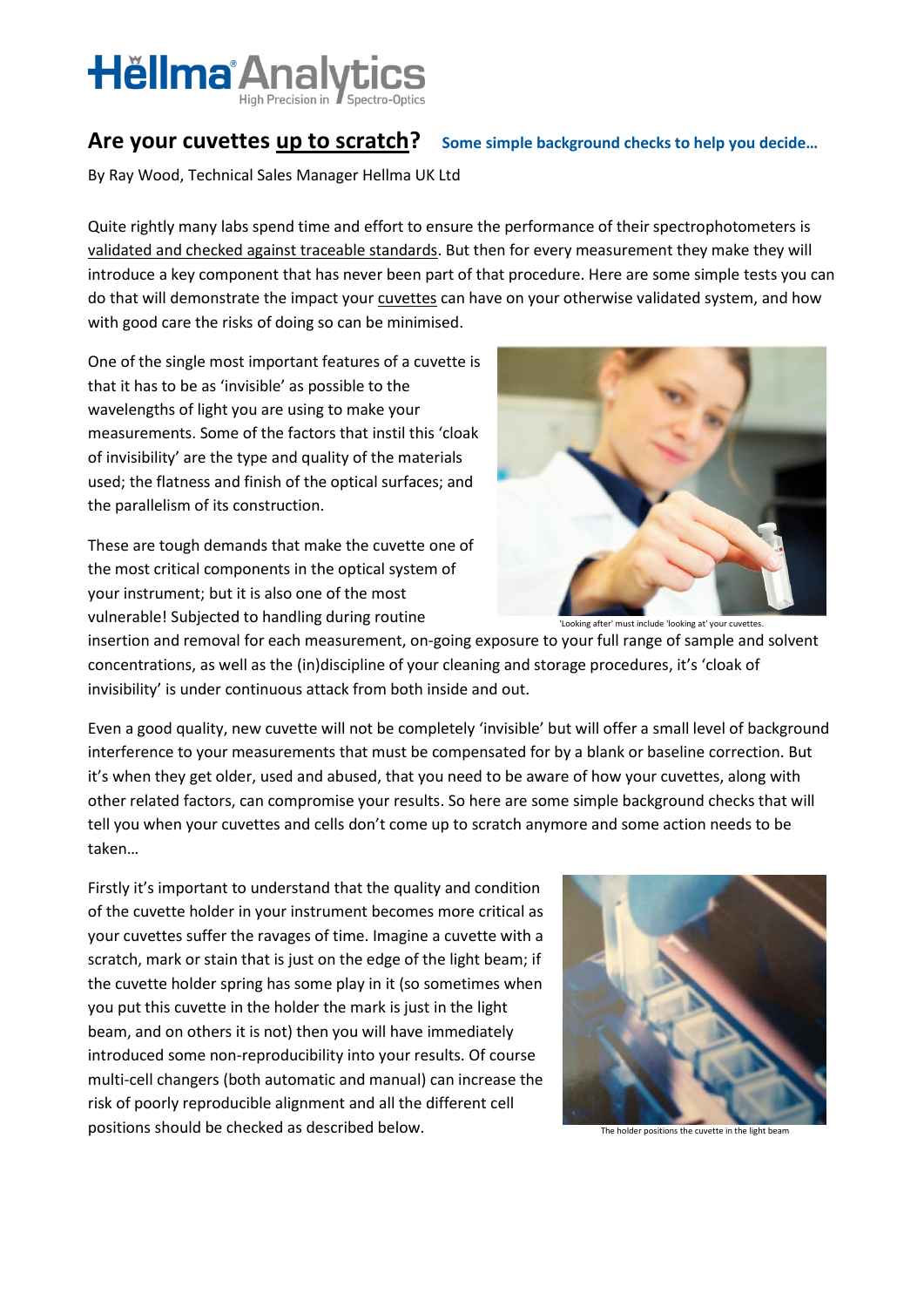#### **Check it out…**

Simply run a blank or baseline on air – with nothing in the cuvette holder (both sample and reference for double-beam instruments). Insert the cuvette you want to check and record the reading. Remove it and re-insert, recording the new reading, do this three or four more times and note the maximum variation in the readings recorded. If this will add an unacceptable level of error to your results then you need to check the condition of your cuvette holder AND clean your cuvette as detailed later.

W

There are many benefits to be gained by using a double-beam spectrophotometer with matched cuvettes. These are selected to have identical optical properties, so one can be filled with the blank and left in the reference beam while all samples are measured against it, saving time and improving accuracy. However as the blank is left in the cuvette holder, while the other one is inserted and removed many times and is also subject to the deleterious effects of interfacing with your samples, one will age much quicker than the other. A good tip is to try to remember which was which and then to swap them over on alternate batches of samples to even-out the impact of wear. Of course if one of a matched pair suffers from a mark, scratch or stain that is in the light beam, then they effectively become unmatched – so knowing when your matched cuvettes need cleaning or when one is damaged is vital.

#### **Check it out…**

Simply run a blank or baseline on air – with nothing in the sample and reference cuvette holders. Insert one of the matched cuvettes into the sample beam the other one into the reference beam. Note the reading, then swap the cuvettes from one beam to the other and note the new reading. The difference in these readings is the possible off-set you may be introducing into your results; if this will add an unacceptable level of error then you need to check the condition of your cuvettes and clean them as described later; or replace them if the problem cannot be resolved by cleaning.

As the variety of cuvettes has increased to serve the many special applications that have developed in recent years, ensuring you have the best cuvette for your application AND for your instrument has become much more difficult. The demands to make measurements on ever smaller sample volumes has led to greatly reduced cuvette apertures, so selecting the right cuvette for the instrument's beam geometry and cuvette holder can be a complex and often critical task. In some instances misalignment or movement of fractions of a millimetre can lose or re-gain a huge proportion of the signal available. The quality and condition of the cuvette holder becomes hypercritical in these situations and where the light beam is wider



Non-masking and self-masking cuvettes

than the aperture a masking plate must be fitted or self-masking (black) cuvettes, like that shown to the right, should be chosen. So if you are using unmasked, reduced aperture cuvettes in a cuvette holder without a masking plate you need to make sure no light is passing through the cuvette without going through the sample.

# **Check it out…**

If you have available a standard cuvette, without a reduced aperture, you may be able to see if there is a problem by measuring the same sample, or other solution, in both cuvettes and comparing results. If the reduced aperture cuvette is consistently returning lower results then you should contact the manufacturer of the instrument to get a masking plate or special micro-cuvette holder suitable for your cuvette; or alternatively replace the cuvettes for self-masking types.